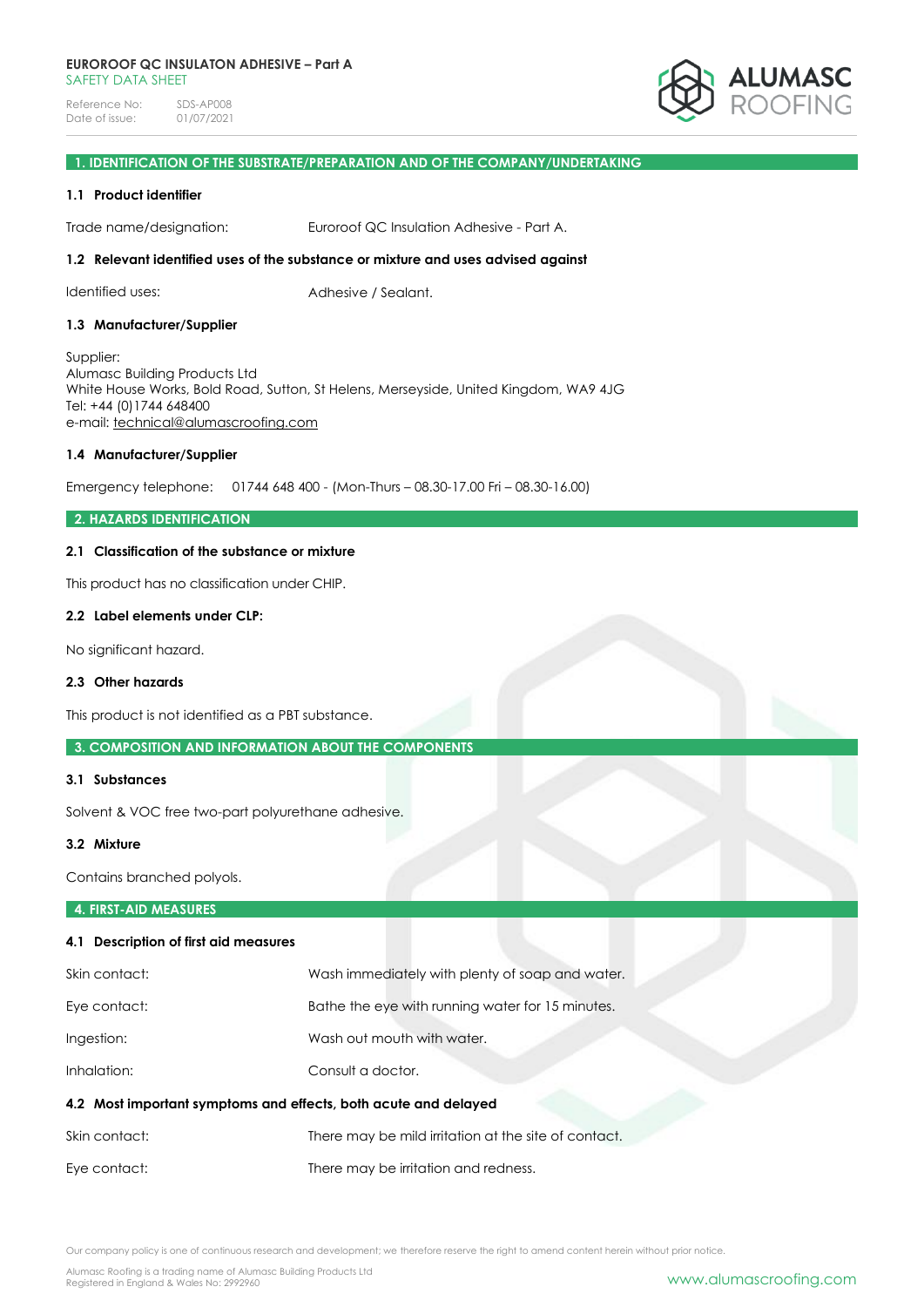#### **EUROROOF QC INSULATON ADHESIVE – Part A** SAFETY DATA SHFFT

Reference No: SDS-AP008<br>Date of issue: 01/07/2021 Date of issue:



Ingestion: There may irritation of the throat.

Inhalation: No symptoms.

# **4.3 Indication of any immediate medical attention and special treatment needed**

Not applicable.

# **5. FIRE-FIGHTING MEASURES**

# **5.1 Extinguishing media**

Suitable extinguishing media for the surrounding fire should be used. Use water spray to cool containers.

# **5.2 Special hazards arising from the substance or mixture**

# **Exposure hazards:**

In combustion emits toxic fumes.

# **5.3 Advice for fire-fighters**

Wear self-contained breathing apparatus. Wear protective clothing to prevent contact with skin and eyes.

# **6. ACCIDENTAL RELEASE MEASURES**

# **6.1 Personal precautions, protective equipment and emergency procedures**

Refer to Section 8 for personal protection details. Turn leaking containers leak-side up to prevent the escape of liquid.

# **6.2 Environmental precautions**

Do not discharge into drains or rivers. Contain the spillage using bunding.

# **6.3 Methods and materials for containment and cleaning up**

Absorb into dry earth or sand. Transfer to a closable, labelled salvage container for disposal by an appropriate method.

### **6.4 Reference to other sections**

Refer to Section 8.

**7. HANDLING AND STORAGE**

# **7.1 Precautions for safe handling**

Ensure there is sufficient ventilation of the area.

**7.2 Conditions for safe storage, including any incompatibilities** 

### **Storage precautions:**

Store in cool, well ventilated area. Keep container tightly closed.

**Suitable packaging:** Must only be kept in original packaging.

# **7.3 Specific end use(s)**

No data available.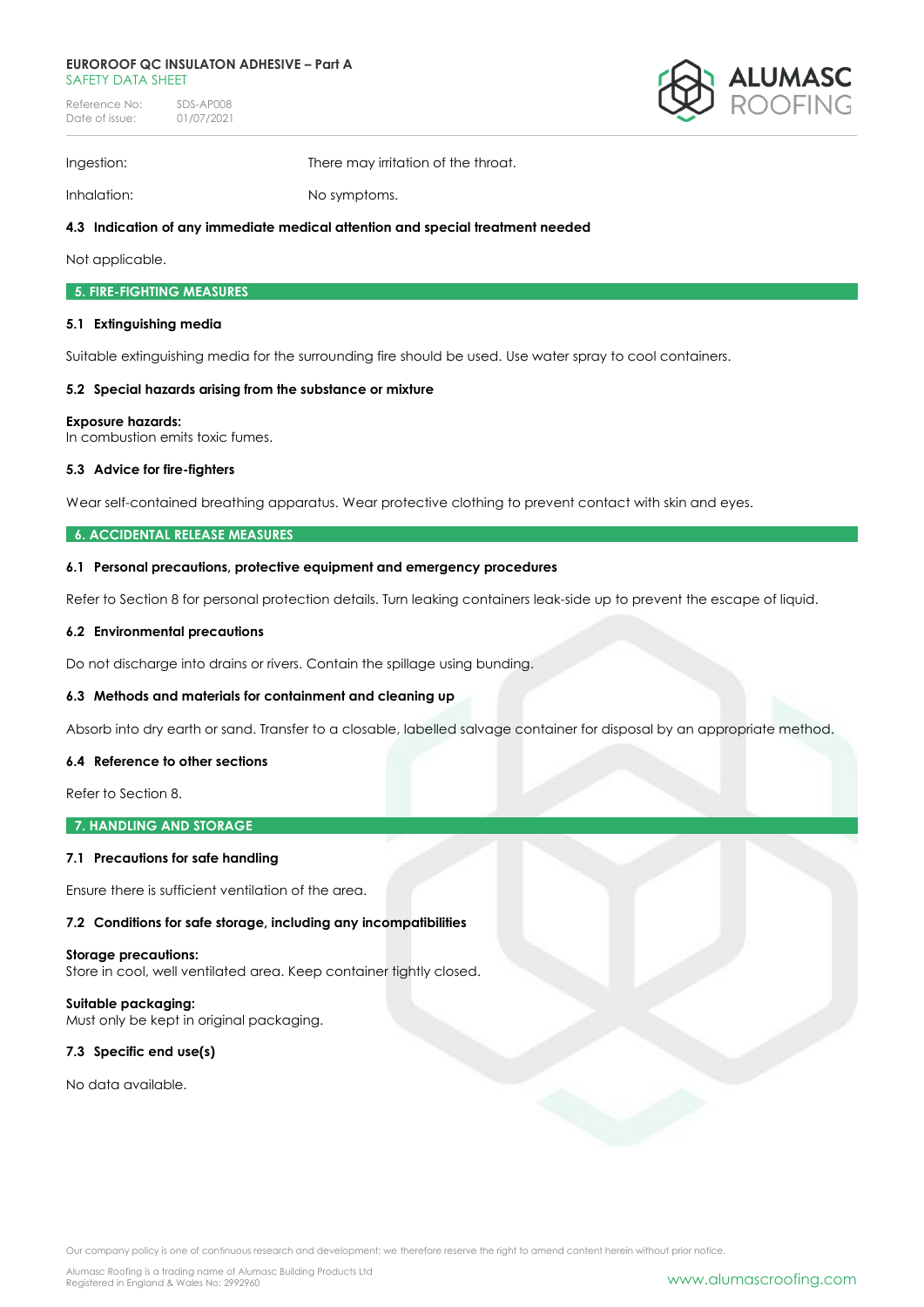

# **8. EXPOSURE CONTROLS/PERSONAL PROTECTION**

#### **8.1 Control parameters**

#### **Hazardous ingredients:**

| Workplace exposure limits: | Not applicable.                                                      |
|----------------------------|----------------------------------------------------------------------|
| 8.2 Exposure controls      |                                                                      |
| Engineering measures:      | Ensure there is sufficient ventilation of the area.                  |
| Respiratory protection:    | Not required.                                                        |
| Hand protection:           | Impermeable gloves.                                                  |
| Eye protection:            | Safety glasses. Ensure eye bath is to hand.                          |
| Skin protection:           | Impermeable protective clothing.                                     |
| Environmental:             | Ensure all engineering measures mentioned in Section 7 are in place. |

# **9. PHYSICAL AND CHEMICAL PROPERTIES**

# **9.1 Information on basic physical and chemical properties**

| Liquid.<br>Blue.                |
|---------------------------------|
| Barely perceptible odour.       |
| Non-oxidising (by EC criteria). |
| Not miscible.                   |
| Viscous.                        |
| 740cps.                         |
| >70.                            |
| $0.95 \ @ \ 20 \circ C.$        |
|                                 |

# **10. STABILITY AND REACTIVITY**

# **10.1 Reactivity**

Stable under recommended transport or storage conditions.

#### **10.2 Chemical stability**

Stable under normal conditions.

#### **10.3 Possibility of hazardous reactions**

Hazardous reactions will not occur under normal transport or storage conditions. Decomposition may occur on exposure to conditions or materials listed below.

# **10.4 Conditions to avoid**

Heat.

### **10.5 Incompatible materials**

Strong oxidising agents. Strong acids.

### **10.6 Hazardous decomposition products**

In combustion emits toxic fumes.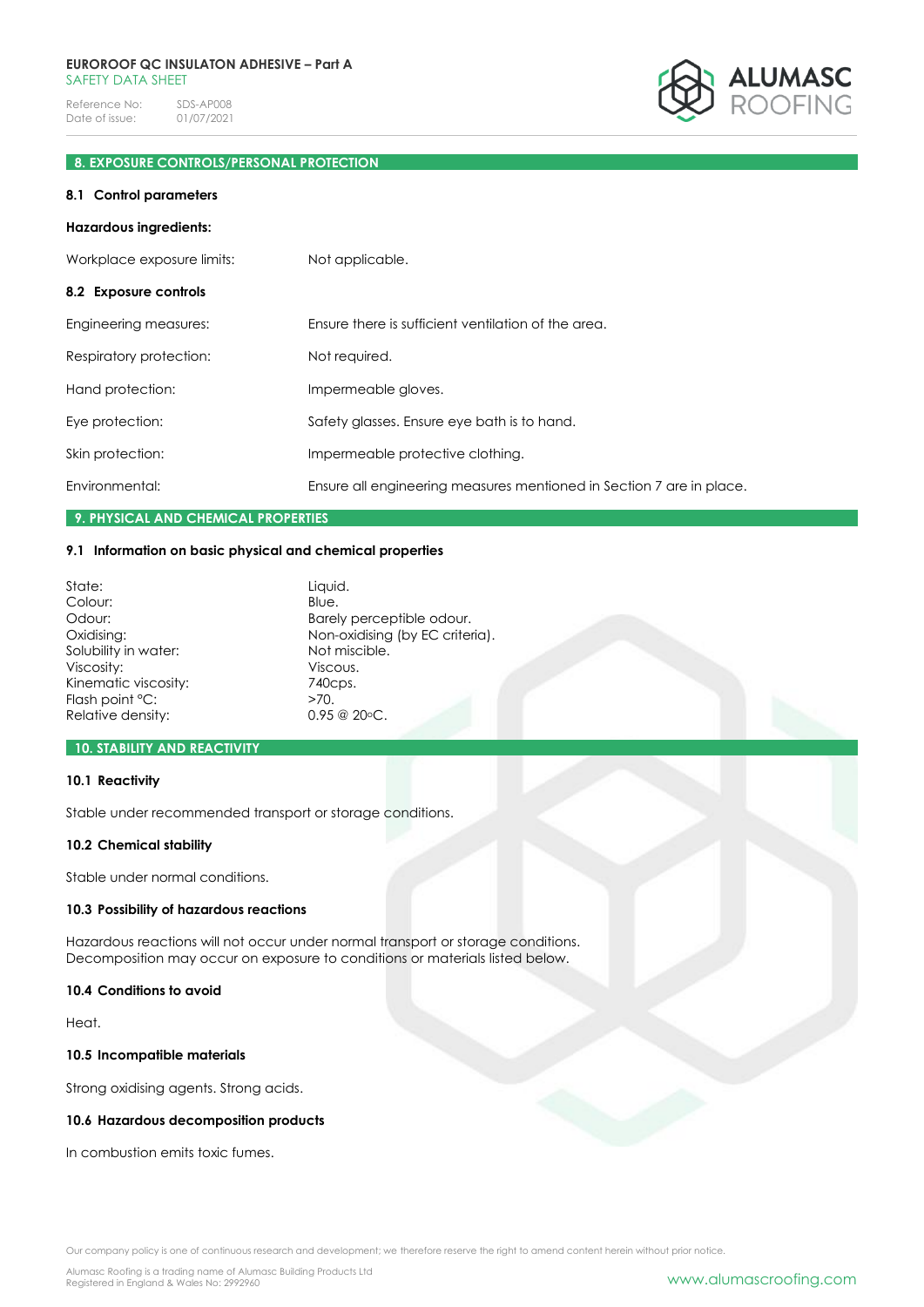#### **EUROROOF QC INSULATON ADHESIVE – Part A** SAFFTY DATA SHFFT

Reference No: SDS-AP008<br>Date of issue: 01/07/2021 Date of issue:

# **11. TOXICOLOGICAL INFORMATION**

# **11.1 Information on toxicological effects**

#### **Toxicity:**

Not applicable.

# **Symptoms/routes of exposure:**

| Skin contact: | There may be irritation at the site of contact. |
|---------------|-------------------------------------------------|
| Eye contact:  | There may be irritation and redness.            |
| Ingestion:    | There may be soreness of the mouth and throat.  |
| Inhalation:   | No symptoms.                                    |

# **12. ECOLOGICAL INFORMATION**

# **12.1 Toxicity**

Not applicable.

# **12.2 Persistence and degradability**

Biodegradable.

### **12.3 Bioaccumulative potential**

No bioaccumulation potential.

# **12.4 Mobility in soil**

Readily absorbed into soil.

# **12.5 Results of PBT and vPvB assessment**

This product is not identified as PBT substance.

# **12.6 Other adverse effects**

Negligible ecotoxicity.

# **13. DISPOSAL CONSIDERATIONS 13.1 Waste treatment methods**

| Disposal operations:   | Transfer to a suitable container and arrange for collection by specialised disposal<br>company.                                                                                                                  |
|------------------------|------------------------------------------------------------------------------------------------------------------------------------------------------------------------------------------------------------------|
| Waste code number:     | 08 04 09.                                                                                                                                                                                                        |
| Disposal of packaging: | Dispose of in a regulated landfill site or other method for hazardous or toxic wastes.<br>NB: The user's attention is drawn to the possible existence of regional or national regulations<br>regarding disposal. |

# **14. TRANSPORT INFORMATION**

This material is not classified for transport.

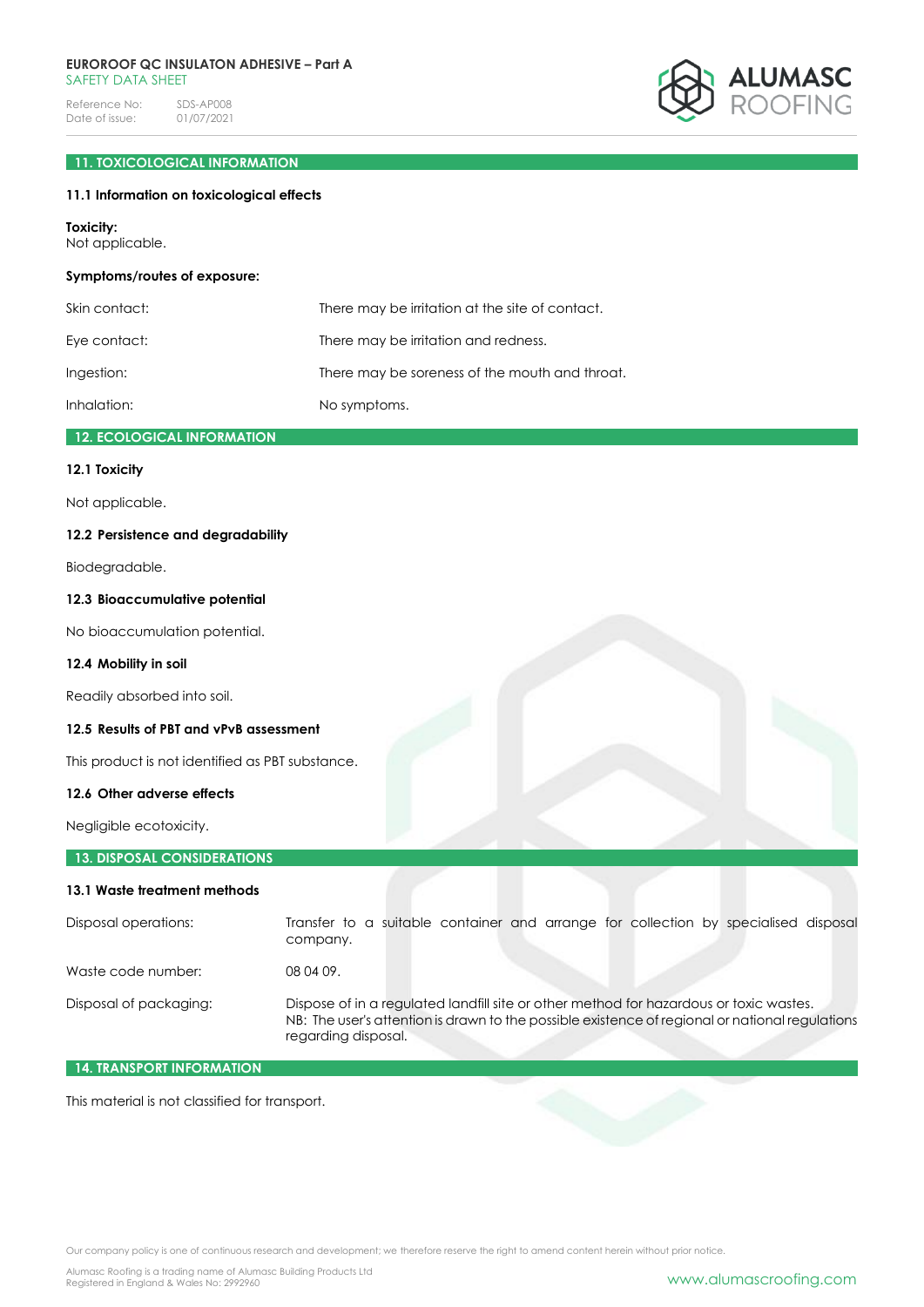### **EUROROOF QC INSULATON ADHESIVE – Part A** SAFFTY DATA SHFFT

Reference No: SDS-AP008<br>Date of issue: 01/07/2021 Date of issue:



# **15. REGULATORY INFORMATION**

#### **15.1 Chemical safety assessment**

A chemical safety assessment has not been carried out for the substance or the mixture by the supplier.

#### **16. OTHER INFORMATION**

This safety data sheet is prepared in accordance with Commission Regulation (EU) No. 453/2010.

DISCLAIMER OF LIABILITY The information in this SDS was obtained from sources which we believe are reliable. However, the information is provided without any warranty, express or implied, regarding its correctness. The conditions or methods of handling, storage, use or disposal of the product are beyond our control and may be beyond our knowledge. For this and other reasons, we do not assume responsibility and expressly disclaim liability for loss, damage or expense arising out of or in any way connected with the handling, storage, use or disposal of the product. This SDS was prepared and is to be used only for this product. If the product is used as a component in another product, this SDS information may not be applicable.

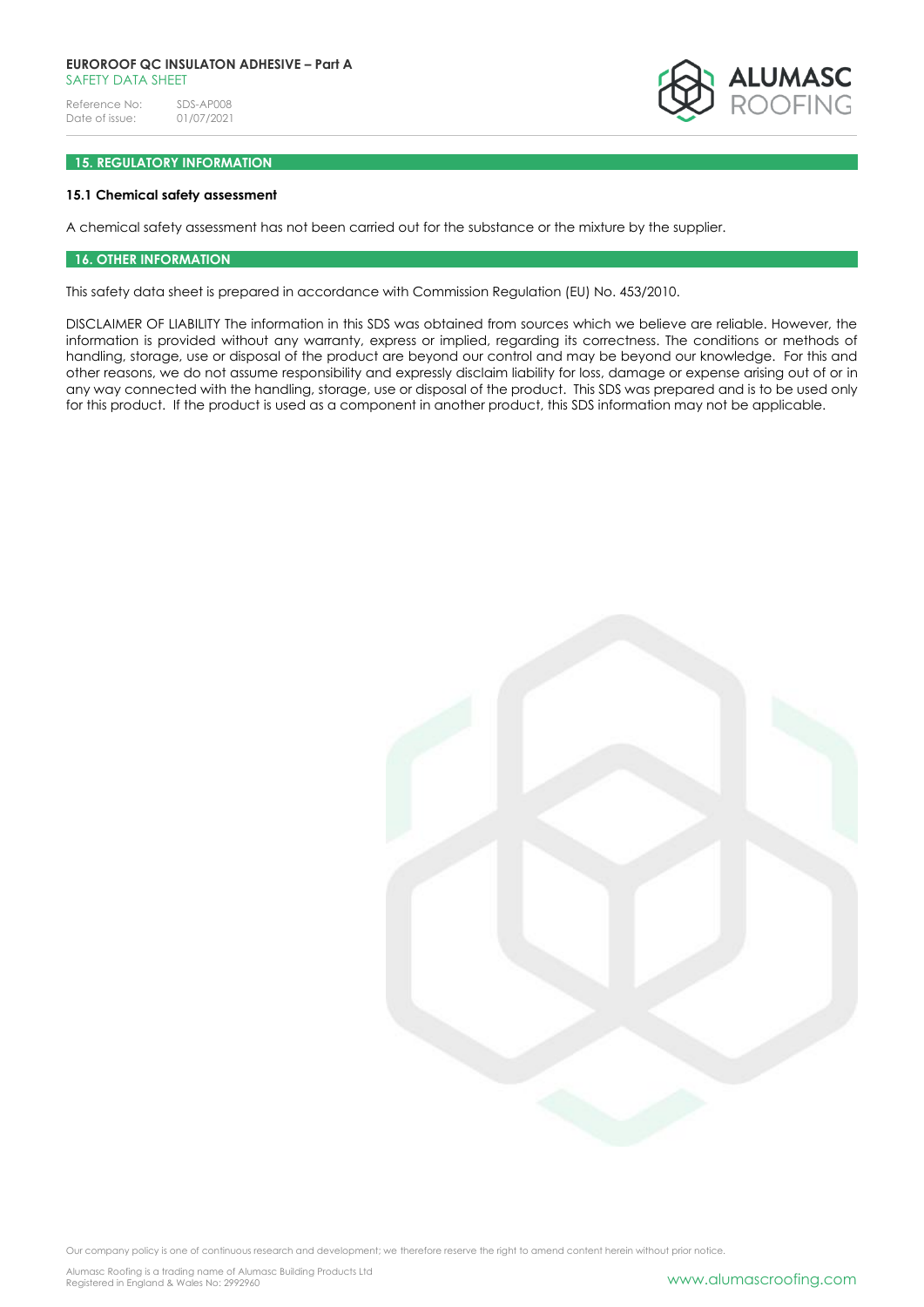

### **1. IDENTIFICATION OF THE SUBSTRATE/PREPARATION AND OF THE COMPANY/UNDERTAKING**

#### **1.1 Product identifier**

Trade name/designation: Euroroof QC Insulation Adhesive - Part B.

#### **1.2 Relevant identified uses of the substance or mixture and uses advised against**

Identified uses: Adhesive / Sealant.

#### **1.3 Manufacturer/Supplier**

Supplier: Alumasc Building Products Ltd White House Works, Bold Road, Sutton, St Helens, Merseyside, United Kingdom, WA9 4JG Tel: +44 (0)1744 648400 e-mail: [technical@alumascroofing.com](mailto:technical@alumascroofing.com)

# **1.4 Manufacturer/Supplier**

Emergency telephone: 01744 648 400 - (Mon-Thurs – 08.30-17.00 Fri – 08.30-16.00)

### **2. HAZARDS IDENTIFICATION**

# **2.1 Classification of the substance or mixture**

# **Classification under CHIP:**

Xi: R36/37/38; Xn: R40; Sens.: R42/43; Xn: R48/20.

#### **Most important adverse effects:**

Irritating to eyes, respiratory system and skin. Limited evidence of a carcinogenic effect. May cause sensitisation by inhalation and skin contact. Harmful: danger of serious damage to health by prolonged exposure through inhalation.

### **2.2 Labelling elements under CLP**

| Hazard pictures: |                                                                                                                                                                                                                                                                                                        |
|------------------|--------------------------------------------------------------------------------------------------------------------------------------------------------------------------------------------------------------------------------------------------------------------------------------------------------|
| Signal word:     | Harmful.                                                                                                                                                                                                                                                                                               |
| Risk phrases:    | R36/37/38: Irritating to eyes, respiratory system and skin.<br>R40: Limited evidence of a carcinogenic effect.<br>R42/43: May cause sensitisation by inhalation and skin contact.<br>R48/20: Harmful: danger of serious damage to health by prolonged exposure through<br>inhalation.                  |
| Safety phrases:  | \$23: Do not breathe fumes.<br>S36/37: Wear suitable protective clothing and gloves.<br>\$45: In case of accident or if you feel unwell, seek medical advice immediately (show<br>the label where possible).<br>S63: In case of accident by inhalation, remove casualty to fresh air and keep at rest. |

# **2.3 Other hazards**

This product is not identified as a PBT substance.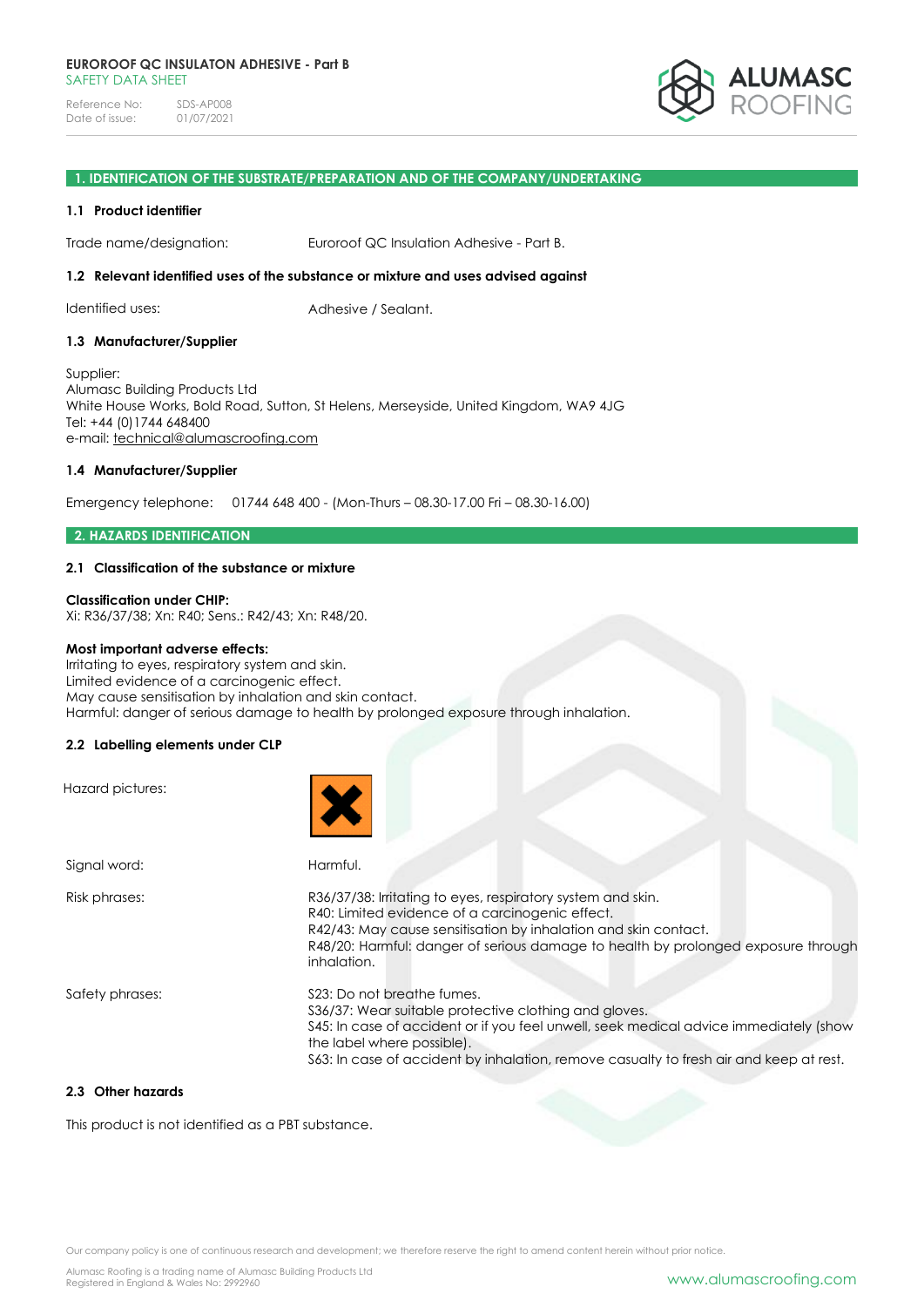#### **EUROROOF QC INSULATON ADHESIVE - Part B** SAFFTY DATA SHFFT

Reference No: SDS-AP008<br>Date of issue: 01/07/2021 Date of issue:



# **3. COMPOSITION AND INFORMATION ABOUT THE COMPONENTS**

### **3.1 Substances**

Solvent & VOC free two-part polyurethane adhesive.

# **3.2 Mixture**

#### **Hazardous ingredients:**

# **Diphenylmethane Diisocyanate (Isomers & Homologues):**

| <b>EINECS</b> | CAS       | <b>CHIP Classification</b>                        | <b>CLP Classification</b> | Percent    |
|---------------|-----------|---------------------------------------------------|---------------------------|------------|
|               | 9016-87-9 | Kn: R20; Xi: R36/37/38; Xn: R40;<br>Sens.: R42/43 |                           | $10 - 30%$ |

# **N-Methyl-2-Pyrrolidone:**

| <b>EINECS</b> | <b>CAS</b>       | <b>Classification</b><br><b>CHIP</b> | assification<br>CID<br>⊶la•∶<br>◡∟ | ercent |
|---------------|------------------|--------------------------------------|------------------------------------|--------|
| 212-828-      | 50<br>$-1$<br>◡◡ | Xi: R36/37/38<br>K6I.                |                                    | $-10%$ |

# **4. FIRST-AID MEASURES**

#### **4.1 Description of first aid measures**

| Skin contact:                                                   | Remove all contaminated clothes and footwear immediately unless stuck to skin. Wash<br>immediately with plenty of soap and water. |
|-----------------------------------------------------------------|-----------------------------------------------------------------------------------------------------------------------------------|
| Eye contact:                                                    | Bathe the eye with running water for 15 minutes. Consult a doctor.                                                                |
| Ingestion:                                                      | Wash out mouth with water. Consult a doctor.                                                                                      |
| Inhalation:                                                     | Remove casualty from exposure ensuring one's own safety whilst doing so. Consult a<br>doctor.                                     |
| 4.2 Most important symptoms and effects, both acute and delayed |                                                                                                                                   |
|                                                                 |                                                                                                                                   |
| Skin contact:                                                   | There may be irritation and redness at the site of contact.                                                                       |
| Eye contact:                                                    | There may be irritation and redness. The eyes may water profusely.                                                                |
| Ingestion:                                                      | There may be soreness and redness of the mouth and throat.                                                                        |

Delayed / immediate effects: Immediate effects can be expected after short-term exposure.

#### **4.3 Indication of any immediate medical attention and special treatment needed**

Eye bathing equipment should be available on the premises.

# **5. FIRE-FIGHTING MEASURES**

### **5.1 Extinguishing media**

Suitable extinguishing media for the surrounding fire should be used. Use water spray to cool containers.

# **5.2 Special hazards arising from the substance or mixture**

#### **Exposure hazards:**

In combustion emits toxic fumes.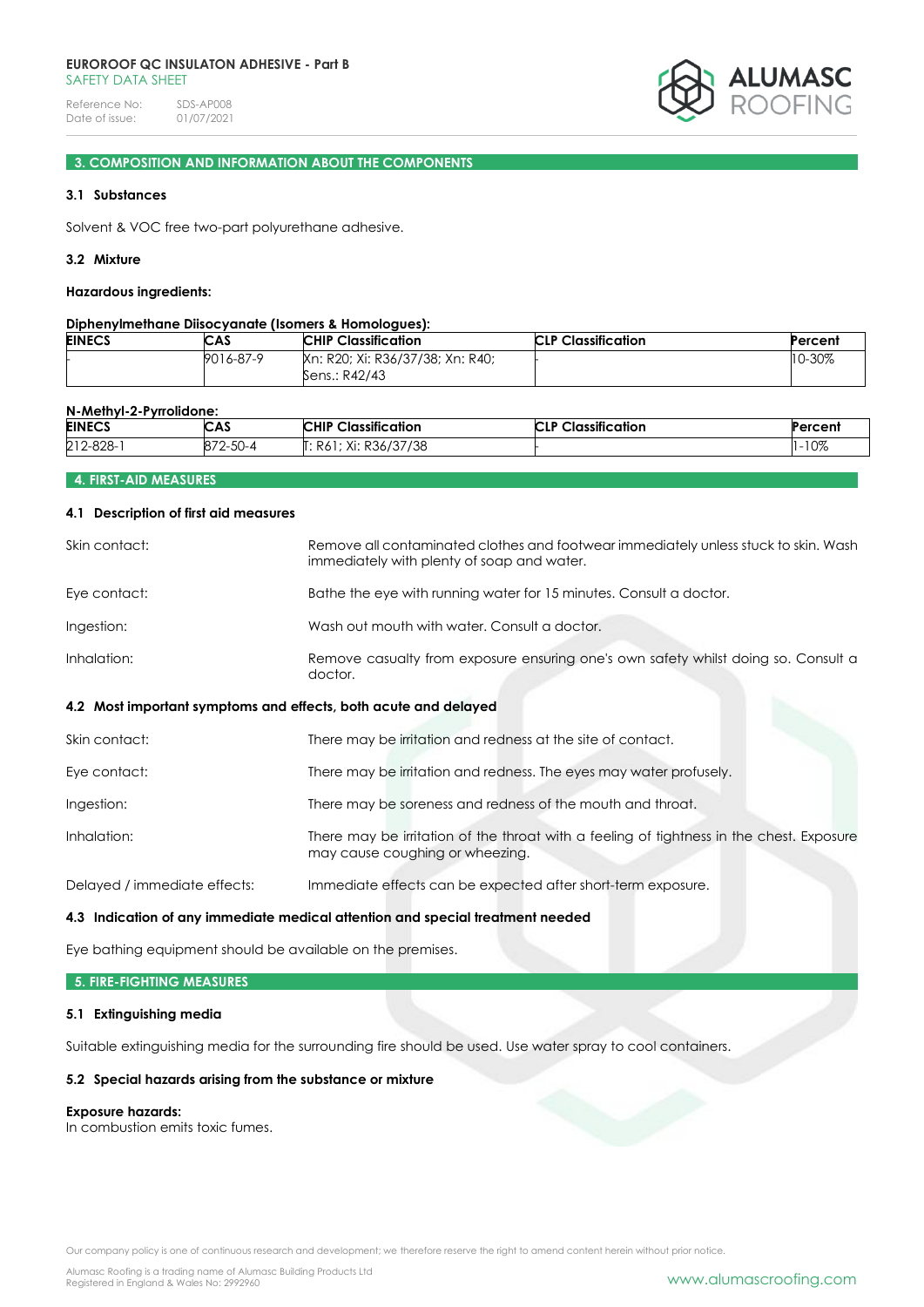#### **EUROROOF QC INSULATON ADHESIVE - Part B** SAFETY DATA SHEET

Reference No: SDS-AP008<br>Date of issue: 01/07/2021 Date of issue:



# **5.3 Advice for fire-fighters**

Wear self-contained breathing apparatus. Wear protective clothing to prevent contact with skin and eyes.

#### **6. ACCIDENTAL RELEASE MEASURES**

#### **6.1 Personal precautions, protective equipment and emergency procedures**

Refer to Section 8 for personal protection details. If outside do not approach from downwind. If outside keep bystanders upwind and away from danger point. Mark out the contaminated area with signs and prevent access to unauthorised personnel. Turn leaking containers leak-side up to prevent the escape of liquid.

#### **6.2 Environmental precautions**

Do not discharge into drains or rivers. Contain the spillage using bunding.

#### **6.3 Methods and materials for containment and cleaning up**

Absorb into dry earth or sand. Transfer to a closable, labelled salvage container for disposal by an appropriate method.

#### **6.4 Reference to other sections**

Refer to Section 8.

# **7. HANDLING AND STORAGE**

#### **7.1 Precautions for safe handling**

Avoid direct contact with the substance. Ensure there is sufficient ventilation of the area. Do not handle in a confined space. Avoid the formation or spread of mists in the air.

### **7.2 Conditions for safe storage, including any incompatibilities**

#### **Storage precautions:**

Store in cool, well ventilated area. Keep container tightly closed.

#### **Suitable packaging:**

Must only be kept in original packaging.

### **7.3 Specific end use(s)**

No data available.

# **8. EXPOSURE CONTROLS/PERSONAL PROTECTION**

#### **8.1 Control parameters**

#### **Hazardous ingredients:**

#### **Diphenylmethane Diisocyanate (Isomers & Homologues):**

| Workplace exposure limits: |            | <b>Respirable dust:</b> |            |             |
|----------------------------|------------|-------------------------|------------|-------------|
| <b>State</b>               | 8 hour TWA | 15 min STEL             | 8 hour TWA | 15 min STEL |
| UK                         | 0.02 ma/m3 | $0.07 \text{ ma/m}$ 3   |            |             |

### **N-Methyl-2-Pyrrolidone:**

| Workplace exposure limits: |                   | Respirable dust:      |            |             |
|----------------------------|-------------------|-----------------------|------------|-------------|
| State                      | <b>8 hour TWA</b> | 15 min STEL           | 8 hour TWA | 15 min STEL |
| UK                         | 103 ma/m3         | م∪≿<br>`ma/mu<br>, טט |            |             |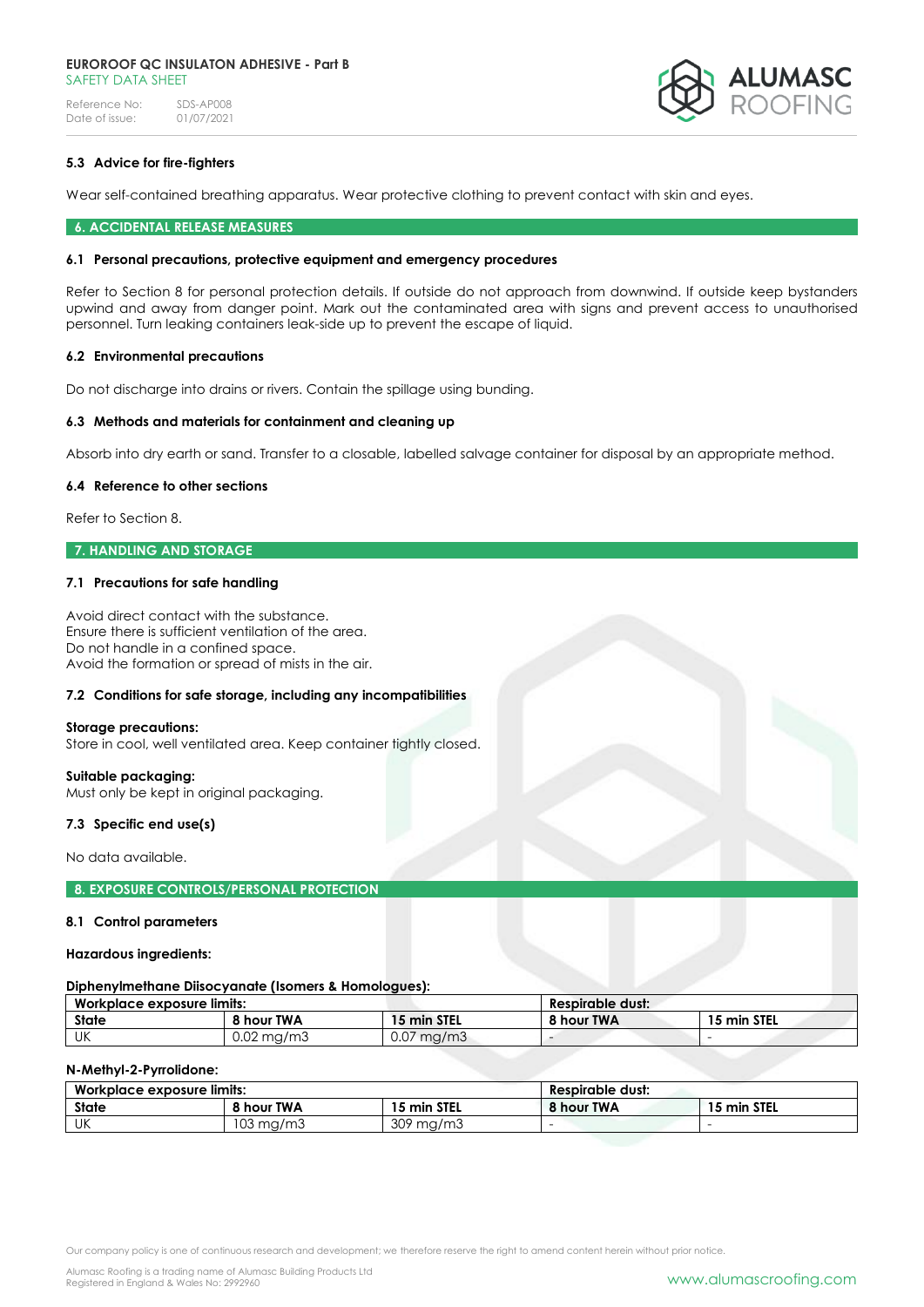

# **8.2 Exposure controls**

| Engineering measures:   | Ensure there is sufficient ventilation of the area. Local exhaust ventilation may be<br>required in circumstances where the product is sprayed, heated or dried.                       |
|-------------------------|----------------------------------------------------------------------------------------------------------------------------------------------------------------------------------------|
| Respiratory protection: | Respiratory equipment is required only if the general level exceeds the Working<br>Exposure Limit (WEL). Self-contained breathing apparatus must be available in case of<br>emergency. |
| Hand protection:        | Protective gloves.                                                                                                                                                                     |
| Eye protection:         | Safety glasses. Ensure eye bath is to hand.                                                                                                                                            |
| Skin protection:        | Protective clothing.                                                                                                                                                                   |
|                         |                                                                                                                                                                                        |

# **9. PHYSICAL AND CHEMICAL PROPERTIES**

# **9.1 Information on basic physical and chemical properties**

State: Liquid. Colour: Yellow brown. Odour: Perceptible odour. Solubility in water: Not miscle Not miscle Not miscle Not miscle Not miscle Not miscle Not miscle Not miscle.<br>Viscous. Viscosity: Kinematic viscosity: 10000cps. Flash point °C:  $>200$ . Relative density: 1.16 @ 20 °C.

Oxidising: Non-oxidising (by EC criteria).<br>
Solubility in water: Not miscible.

### **10. STABILITY AND REACTIVITY**

### **10.1 Reactivity**

Stable under recommended transport or storage conditions.

#### **10.2 Chemical stability**

Stable under normal conditions.

#### **10.3 Possibility of hazardous reactions**

Hazardous reactions will not occur under normal transport or storage conditions. Decomposition may occur on exposure to conditions or materials listed below.

#### **10.4 Conditions to avoid**

Heat.

# **10.5 Incompatible materials**

Strong oxidising agents. Strong acids.

# **10.6 Hazardous decomposition products**

In combustion emits toxic fumes.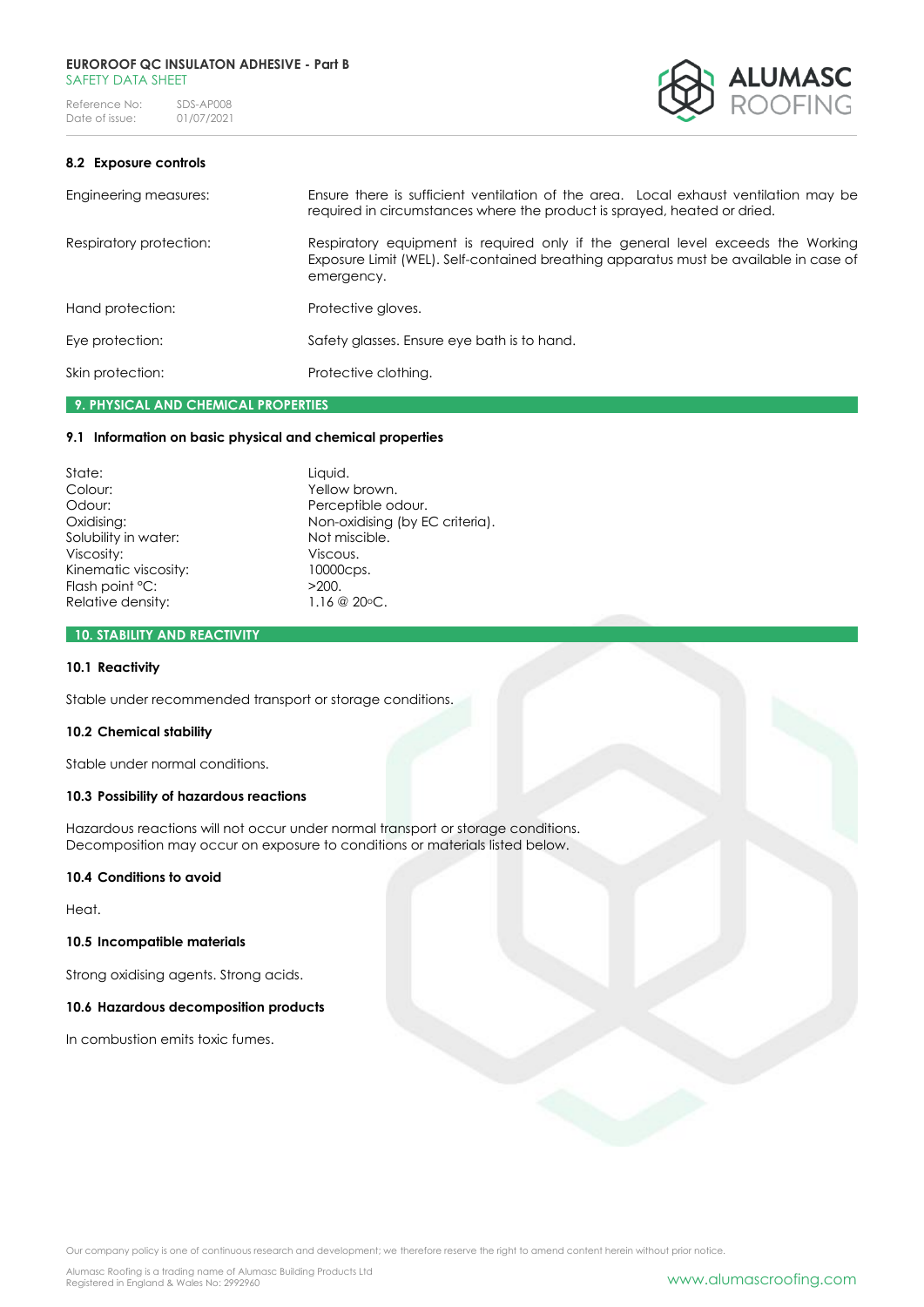# **EUROROOF QC INSULATON ADHESIVE - Part B** SAFFTY DATA SHFFT

Reference No: SDS-AP008<br>Date of issue: 01/07/2021 Date of issue:



# **11. TOXICOLOGICAL INFORMATION**

# **11.1 Information on toxicological effects**

### **Relevant effects for mixture:**

| <b>Effect</b>          | Route       | <b>Basis</b>          |
|------------------------|-------------|-----------------------|
| <b>Irritation</b>      | OPT INH DRM | Hazardous: calculated |
| Sensitisation          | INH DRM     | Hazardous: calculated |
| Repeated dose toxicity | <b>INH</b>  | Hazardous: calculated |

# **Symptoms/routes of exposure:**

| Skin contact:                | There may be irritation and redness at the site of contact.                                                                 |
|------------------------------|-----------------------------------------------------------------------------------------------------------------------------|
| Eye contact:                 | There may be irritation and redness. The eyes may water profusely.                                                          |
| Ingestion:                   | There may be soreness and redness of the mouth and throat.                                                                  |
| Inhalation:                  | There may be irritation of the throat with a feeling of tightness in the chest. Exposure<br>may cause coughing or wheezing. |
| Delayed / immediate effects: | Immediate effects can be expected after short-term exposure.                                                                |

# **12. ECOLOGICAL INFORMATION**

### **12.1 Toxicity**

Not applicable.

# **12.2 Persistence and degradability**

Biodegradable.

#### **12.3 Bioaccumulative potential**

No bioaccumulation potential.

#### **12.4 Mobility in soil**

Readily absorbed into soil.

### **12.5 Results of PBT and vPvB assessment**

This product is not identified as PBT substance.

# **12.6 Other adverse effects**

Negligible ecotoxicity. Isocyanates when in contact with water evolve carbon dioxide and form insoluble solids. Do not allow to enter into soil, drains or water courses.

# **13. DISPOSAL CONSIDERATIONS**

# **13.1 Waste treatment methods**

| Disposal operations:   | Transfer to a suitable container and arrange for collection by specialised disposal<br>company.                                                                                                                  |
|------------------------|------------------------------------------------------------------------------------------------------------------------------------------------------------------------------------------------------------------|
| Waste code number:     | 08 04 09.                                                                                                                                                                                                        |
| Disposal of packaging: | Dispose of in a regulated landfill site or other method for hazardous or toxic wastes.<br>NB: The user's attention is drawn to the possible existence of regional or national regulations<br>regarding disposal. |